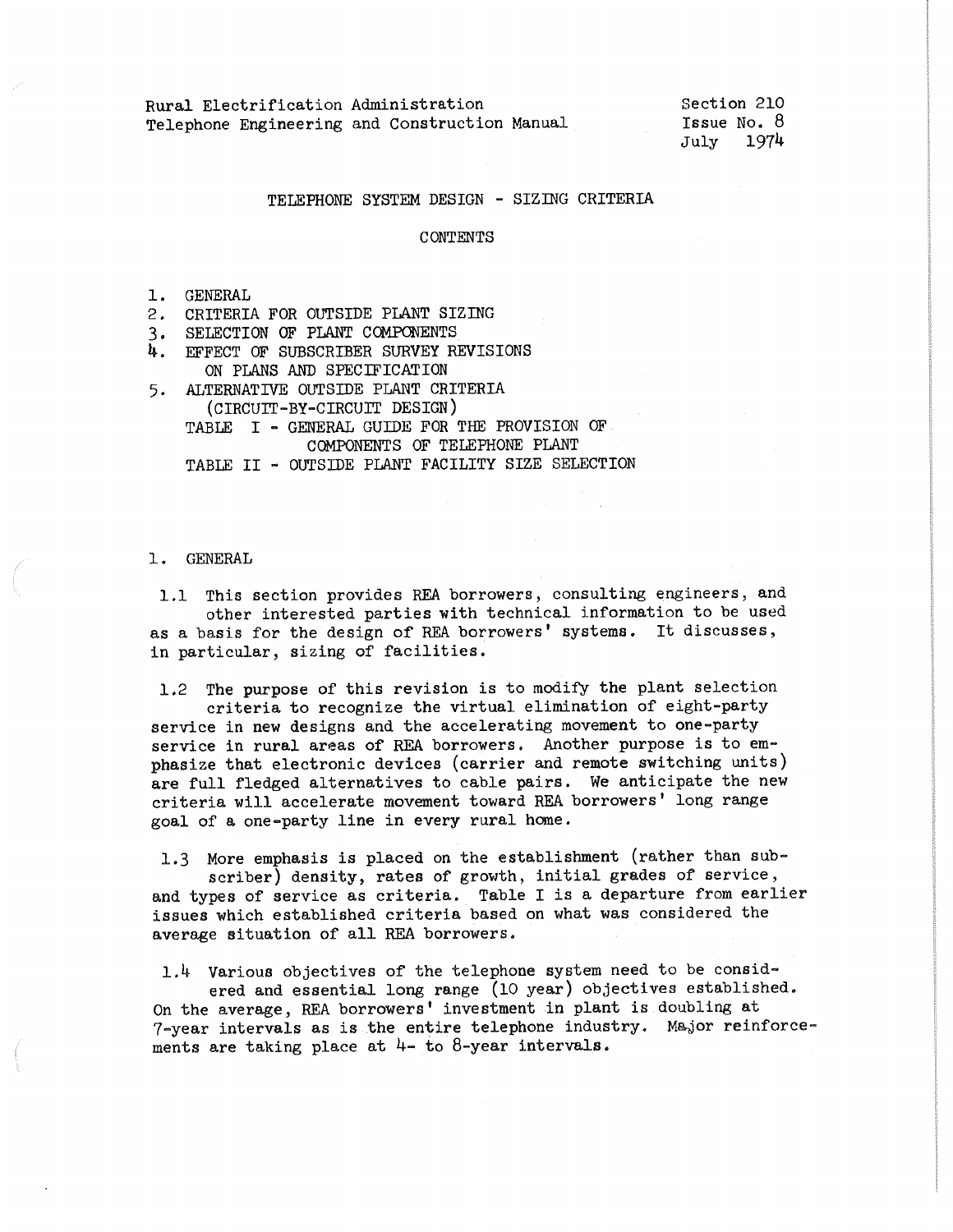1.5 For most systems, long range planning will encompass upgrading to one-party service and the introduction of new types of communication services over the next 10 years. It is intended that the construction to be undertaken initially will be flexible enough to permit meeting future service requirements with a minimum disruption in the operation of the system. Additional considerations may be retirement of high maintenance or obsolete plant facilities; new wire center predictions; and elimination of small CDO's, joint use, or other aerial plant.

1.6 Table I "General Guide for the Provision of Components of Telephone Plant" has been revised to emphasize that the quantities of some items  $(A.2)$  in the plans and specifications will be less than in the 5-year design.

1.7 Borrowers should generally plan sufficient construction funds in telephone system loan budgets to finance the estimated communications requirements of the community for a 5-year period. Funds are also required for additional capacity beyond the fifth year in those components of telephone plant which are not economically expansible in 5-year increments. See Table I (B.).

1.8 This revision conforms this section to the 1971 issues of TE & CM Sections 203, 204, 205; REA Bulletin 320-14, "Loans for Telephone Systems Improvements and Extensions"; and REA Bulletin 322-1 (TE & CM 206), "Area Coverage Survey."

### 2. CRITERIA FOR OUTSIDE PIANT SIZING

2.1 The estimated 5-year subscriber requirements (REA Form 569), the system's previous 10 years' growth and predictions of future growth discussed in the system's Area Coverage Survey will influence the design. The criteria in Table II presume an area of steady economic and/or telecommunications growth. In areas of no growth in telecommunication requirements a more conservative approach such as the circuitby-circuit design method (Paragraph 5) can be used.

2.2 There is a greater need for flexibility of plant facilities on routes with densities of more than 15 establishments per mile than in most rural areas.

2.21 Service requirements are more unpredictable in such areas.

There is likely to be more station movement involving installations, changing grades of service, and temporary idle services and disconnects.

2.22 The proportion of one-party lines and multiline requiremente .is much greater in such areas. There may be demand for push button dial, key systems, PABX's, data sets, facsimile, mobile radio, paging, educational TV, and other more sophisticated services.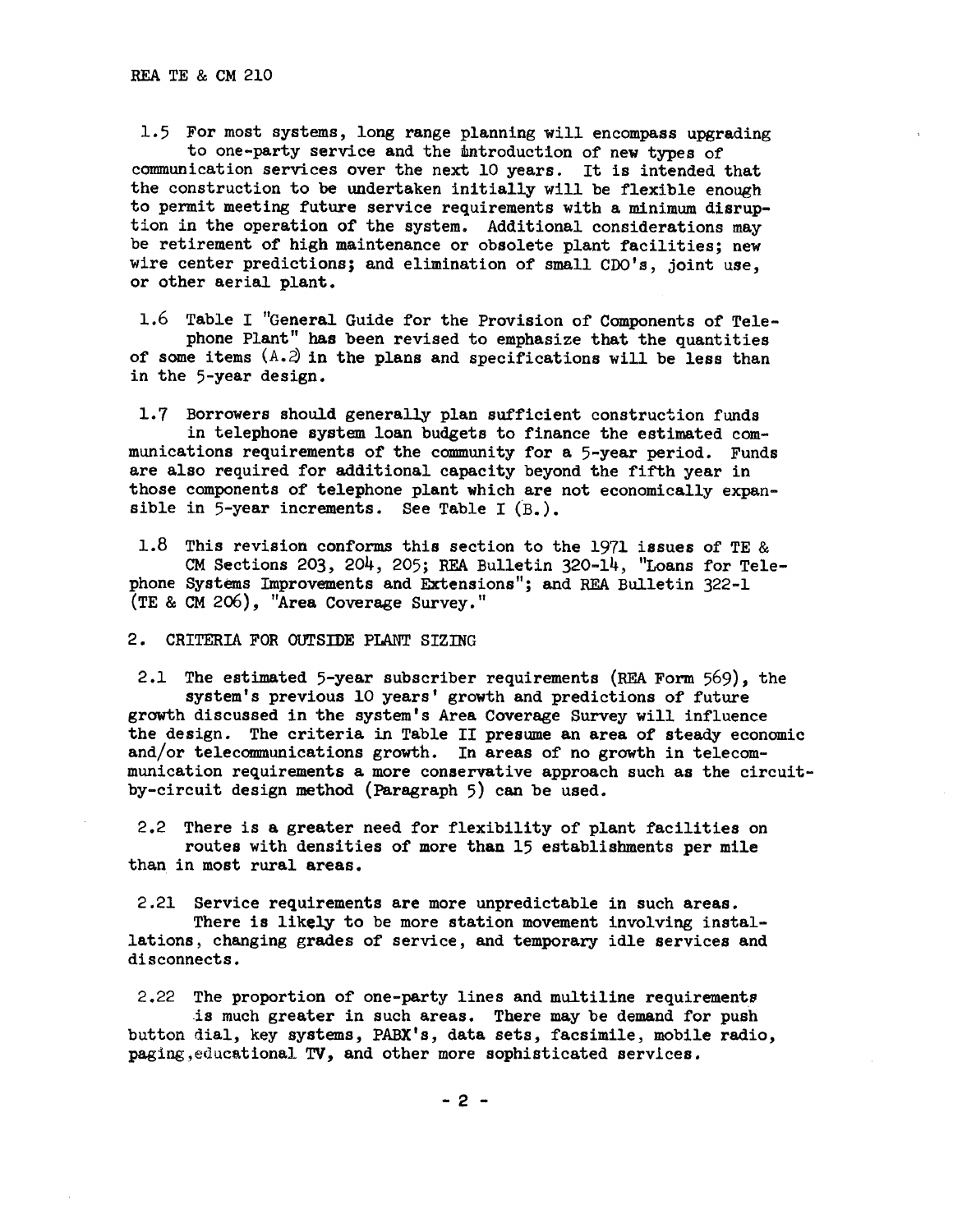2.3 In rapidly growing suburban or semirural areas it is generally practical to provide cable pairs in excess of initial requirements since the cost per subscriber of outside plant is substantially less than in more rural areas. However, when  $(\bar{1})$  at least 70 percent of the  $5$ -year subscribers are not already taking service and  $(2)$  there is a high proportion of "future" establishments (especially in speculative land developnents), a more conservative approach should be taken to avoid providing the existing subscribers with plant that might not be put into service for  $5$ ,  $10$ , or more years.

 $2.4$  The outside plant design recommendations for new cables recognize

that reinforcement of large cables is more practical and (on a per pair basis) less costly than reinforcing small size facilities. In the extreme, a new 25 pair 24 gauge cable (including housings, loadings, etc.) one mile extension at \$2,100 per mile costs no more than a 2-22 buried wire  $($1,100)$  followed in later years with a small reinforcing cable or with as few as three channels of carrier (\$1,200 or more). Note, however, there is little increase in cost in a 200-pair cable and a 100-pair reinforcement rather than a single 300-pair cable initially. For 200 pair and more, the cost per pair remains fairly constant. Therefore, the time interval before reaching capacity of small size cables should be greater than for large size cables. See TE & CM 218, "Plant Annual Costs," for considerations other than initial cost.

2.5 To encourage maximum telecommunications development of an area, more liberal sizing of new cables under 100 pair is being recommended. Minimum cable sizes in Table II are based on 5 year subscribers not 5 year circuit requirements. Note, however, that the use of electronic equipment for feeder circuits may be more economical than full size cables, especially when existing cable pairs may be used. New 24 gauge cable can be used extensively. Carrier is assumed initially on new 19 and 22 gauge cables of 6 pair or more.

2.6 For increased flexibility in outside plant, it. is recommended that in loaded complements for cables of 50 pair or less the slate colored cable pair (pair numbers 5, 10, 15.....50) be (1) reserved as a spare, (2) left without load coils, and (3) to the maximum practical extent made continuous to the main distributing frame. This pair will then be available for reinforcement by station carrier. With one non-loaded spare pair in each group (blue, orange, green, brown, slate) of five, it is possible to double the cable capacity with a station carrier system with as few as four channels per pair. In larger cables it will generally be practical to group the nonloaded pairs in the same 25 pair binder group.

2.7 PCM trunk and subscriber carrier may require pair selection unless compartmentalized cable (carrier screen) is provided.

- 3 -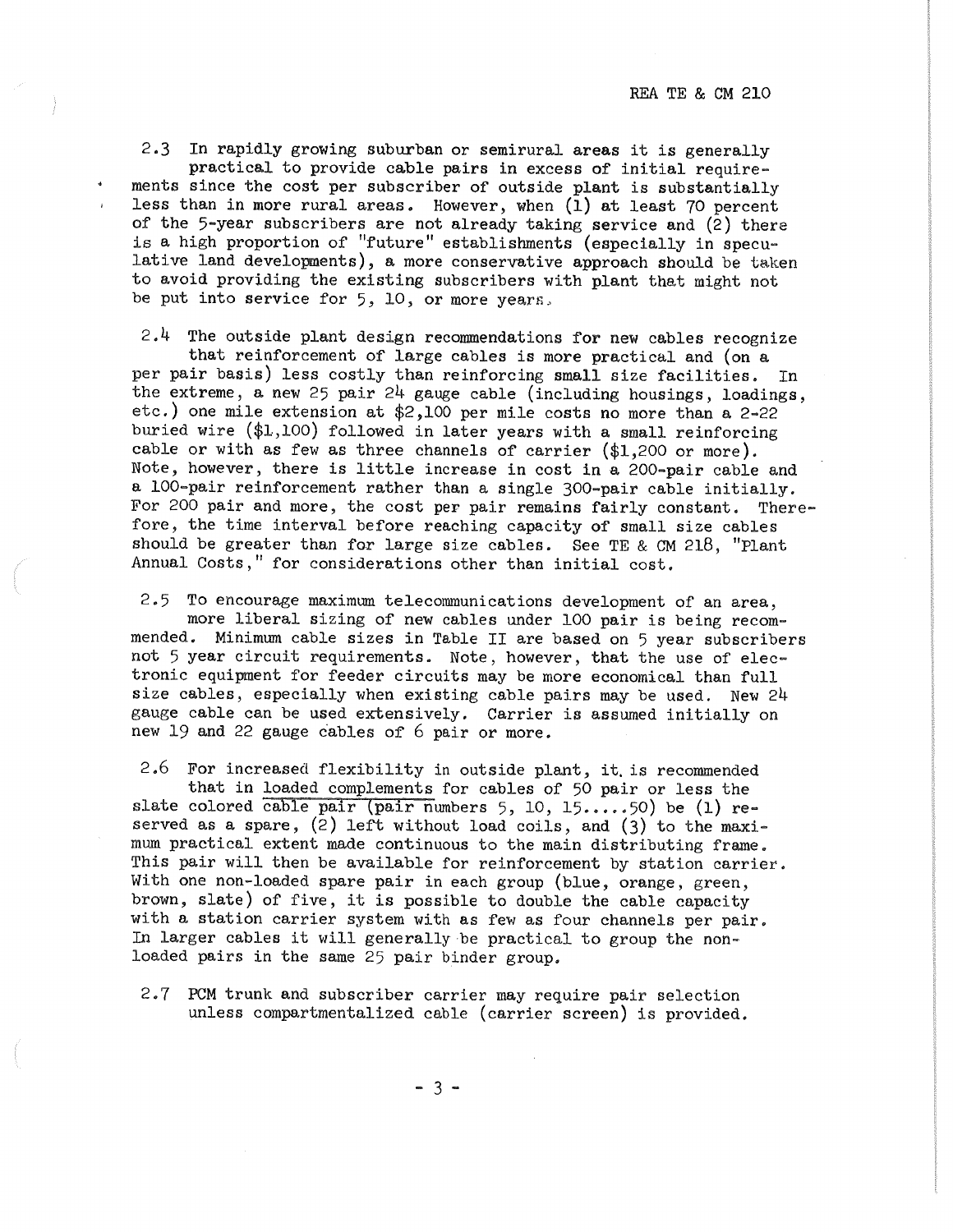### REA TE & CM 210

2.8 In Table II the minimum number of spare pairs over and above those required to meet the 5-year subscriber requirements of the area coverage survey account for a minimum of 20 percent of the pairs in cables 25-pair and above. The minimum percent of spares (over 5-year requirements) in 12- and 18-pair cables is 17 percent and in 6-pair cables it is 33 percent.

### 3. SELECTION OF PLANT COMPONENTS

3.1 Table I is a general guide for the provision of plant components. Part (Al) lists the major components of plant which are generally provided on the basis of the 5-year estimate of requirements. Part (A2) lists plant items that may often be economical to reinforce at intervals of less than 2 or 3 years. Part (Bl) lists plant components that should generally provide capacity for a longer period than 5 years because incremental reinforcement at 5-year intervals is almost invariably impractical and/or uneconomical.

3.2 TE & CM 203, "Existing Plant Considerations for a Telephone System Design", TE & CM 204, "Telephone System Design"; give further guidance in providing new facilities for rural areas.

3.3 Outside Plant

3.31 Sizing of cable and electronic plant will generally follow the recommendations in paragraph 2 and Table II of this section, but some systems may require the less flexible but lower first cost system described in paragraph 5, Circuit-by-Circuit Design.

3.32 Conduit Systems and Manholes - New and expanded conduit systems must be given special attention, and each application should be given individual study by the engineer. While it has been customary to think in terms of  $25$ - to  $50$ -year life, this does not mean that  $8$ ducts, each of which is large enough to hold a  $3,600$ -pair cable or a 21 tube coaxial cable, should be provided because eight 150-pair cables are anticipated 25 or more years from the installation date. At the other extreme, if conduit is really required, the incremental cost of a 4-duct system over a 2-duct system is minor compared to the overall cost of the underground system. Within this framework it is recommended that for new conduit systems there should be about as many idle ducts initially as there are occupied ducts. Do not overlook oversize cables as an alternative to a conduit system. If a conduit system can b: deferred for 5 years, it should be deferred. Paving schedules may control.

# 3.i+ Central Office Equipment

 $\mathbb{R}$ .4. Switching Equipment -- The criteria for central office sizing is covered in REA TE & CM Section 325, "Application Guide for the Preparation of Detail Dial Central Office Equipment Requirements" and EEA TE & CM Section 335, "Application Guide for the Preparation **of Detailed Common Control Central Office Equipment Requirements.** Generally central office equipped lines in the SIP (or ACD) and

- 4 -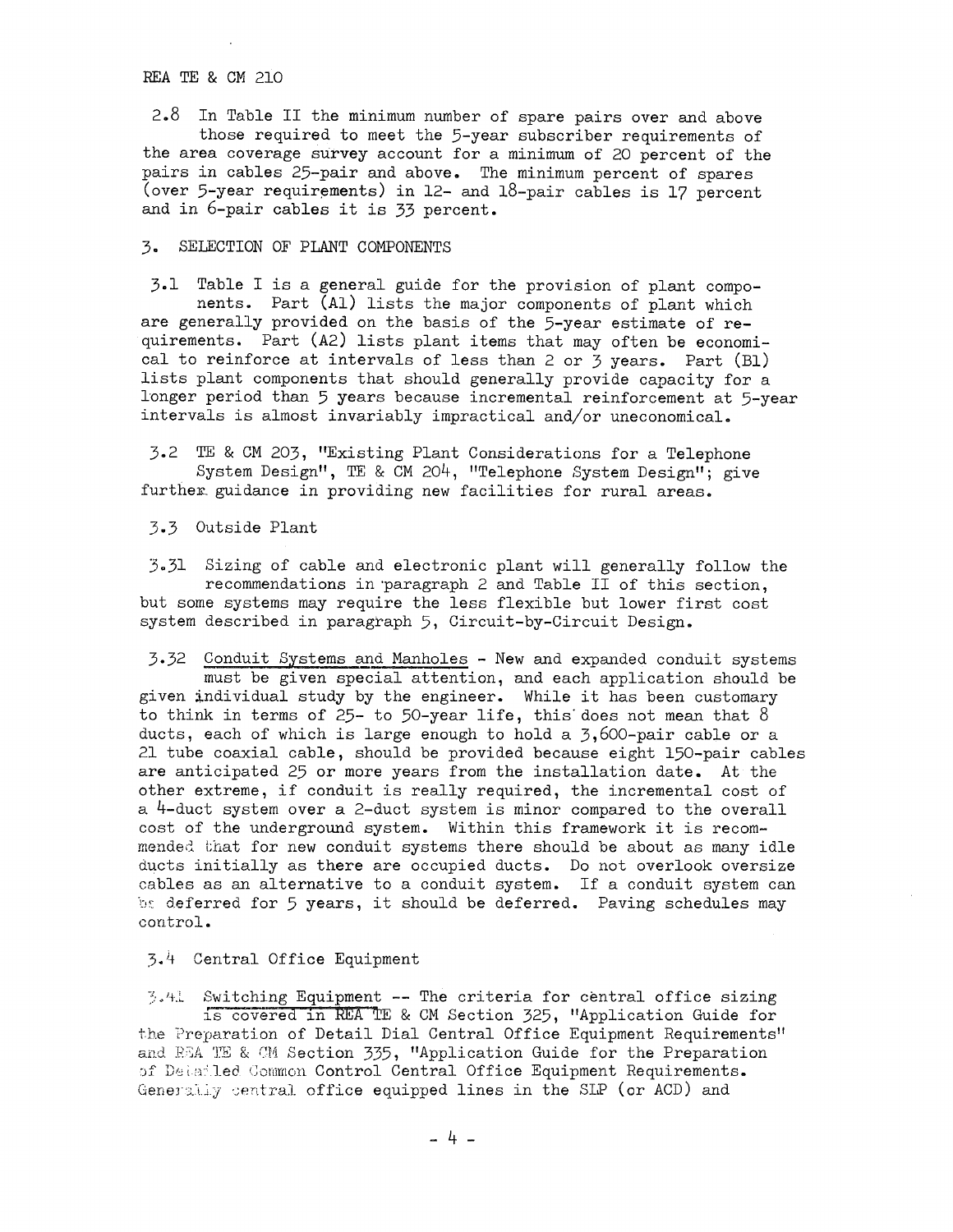later in the plans and specifications are to be estimated based on the 5-year subscriber needs. Common control equipment (Large and Small Ultimate Size) and other new common equipment such as senders and ANI as well as battery, charger, and standby engine generator are sized on a long range basis according to their estimated service life in one location or in other locations.

3.42 Trunking -- Interoffice trunk requirements may be estimated for several time periods in the SLP (or ACD). Trunks to a connecting company may vary in makeup depending on the ownership arrangements. The initial installation of transmission facilities and switching equipment should be adequate for a reasonable period after cutover. In small to medium size central offices (1,000 lines or less) the 5-year estimate of the number of central office trunks should generally be installed initially even when the connecting company intends to furnish less than this number. The extra trunk circuits are available for standby service if the in service units have to be turned down. In larger offices 2- or 3-year increments may be desirable.

3.43 Carrier and Radio -- Station and trunk carrier and radio multiplex equipment plans and specifications quantities may be based on a shorter period than 5 years. There should be a definite long range plan to provide sufficient outside plant and electronic equipment housing capability for easy expansion with electronic equipment, Additional channel ends, and in large offices, additional systems can be delivered and installed at relatively short intervals on a well designed system. For trunks to a connecting company where each company owns the carrier terminals in its office, the number of channels to be installed initially should not exceed the 5-year estimate. The initial installation of intrasystem trunk carrier should be a logical increment, keeping in mind the need to be able to add or transfer equipment as actual traffic dictates. Station carrier should be based on initial requirements, including spare capacity, with future additions planned as more circuits are needed.

3.44 Mobile Telephone Equipnent (Base Station) -- This equipment gener-

ally contains the transmitter and receiver for one mobile telephone channel which can handle the traffic generated by about 20 subscribers. An additional transmitter and receiver and associated control. terminal equipment are required for each additional channel. The automatic channel hunting feature of IMTS provides an increase in traffic per channel as channels are added. Although most systems begin with only one channel, expansion capability should be planned for at the outset. Paging can be accommodated on a mobile radio channel without disruption of the mobile service.

3.45 Microwave Radio Equipnent -- For large trunk groups or in mountainous or other types of difficult terrain, microwave may offer flexibility, reliability and economy. In a well designed system, towers, antennas, and RF equipment are based on a long range projection so that multiplex channels can be added biannually (or even annually) without modifications of the basic baseband arrangement.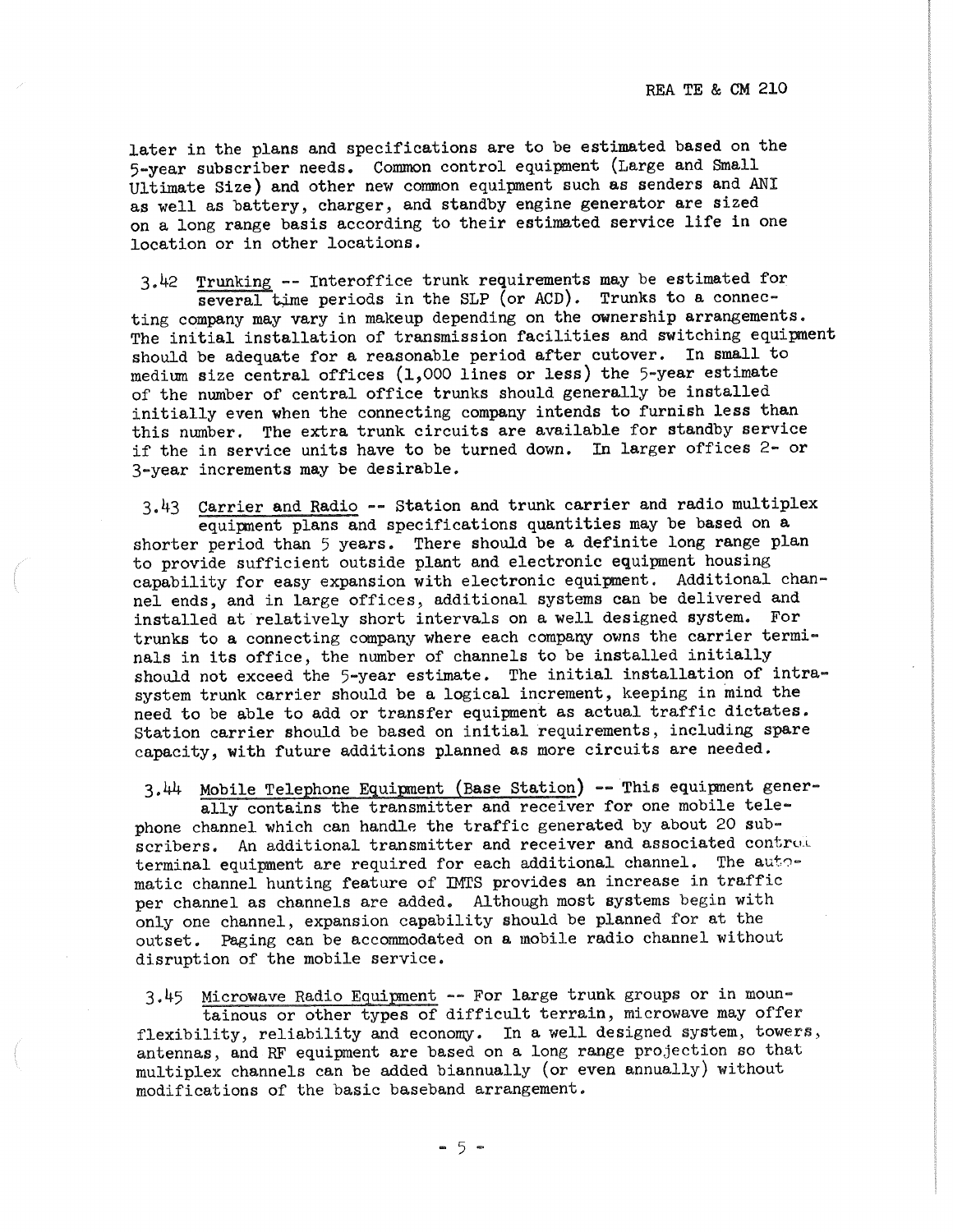### 3.5 Station Equipment

 $3.51$  In the past, station equipment has been a component of plant that normally was based directly on the total number of subscribers at conversion to dial and at the end of the 5-year period. Station ed at conversion to dial and at the end of the 5-year period. Station equip- ment requirements are much more difficult to estimate now.

3.52 In addition to realistic estimates of the type of equipment the subscribers will be using initially and at the end of 5 years, judgment is required to anticipate the penetration of subscriber owned equipment.

3.53 The percentage of subscriber owned equipment may depend on the lead time required by the telephone system to provide the more complicated subscriber equipment such as PABX, Facsimile, Key Systems, ETV, Data Modems, etc.

3.54 Plans and specifications should include sufficient station equipment for initial requirements plus a margin for spares. Buried services should contain two pairs minimum. Subscribers with two or more lines initially should have a 6 pair or larger buried service. New station wiring should preferably have jack outlets in one or more rooms. Plug ended extensions should be provided at premises equipped with jacks.

## 3.6 Buildings

3.61 CDO Buildings -- Considerable care should be used in determining the size of buildings, as it is usually more costly (on a first cost and an annual charge basis) to enlarge small structures if more space is needed in the future. Unattended dial central office buildings are intended to have a service life of approximately 25 years, and should be designed for long range requirements reasonably expected during that time. There should be adequate space for the total number of lines of switching equipment for trunk and subscriber needs. Space for carrier, radio, automatic toll ticketing, cable vaults or other special items (such as dehumidifiers, dust precipitators, air conditioners, test equipnent, toilets, desks, benches, file cabinets, tables, etc.) should be taken into consideration. In areas with temperature extremes the significant annual cost of heating and cooling a larger building should not be ignored.

3.62 Land and Headquarters Buildings -- Plans should include long term acquisition of land and a plan for possible building expansion in an orderly fashion. Comparative costs to put in a semipermanent or curtain wall to facilitate horizontal expansion to a larger building at a later time should be investigated. Alternative vertical expansion should also be considered. Commercial office buildings or combination central office and commercial office buildings should be given extensive study by the engineer and an architect, <sup>g</sup>iving full consideration to the long range plans and needs of the borrower.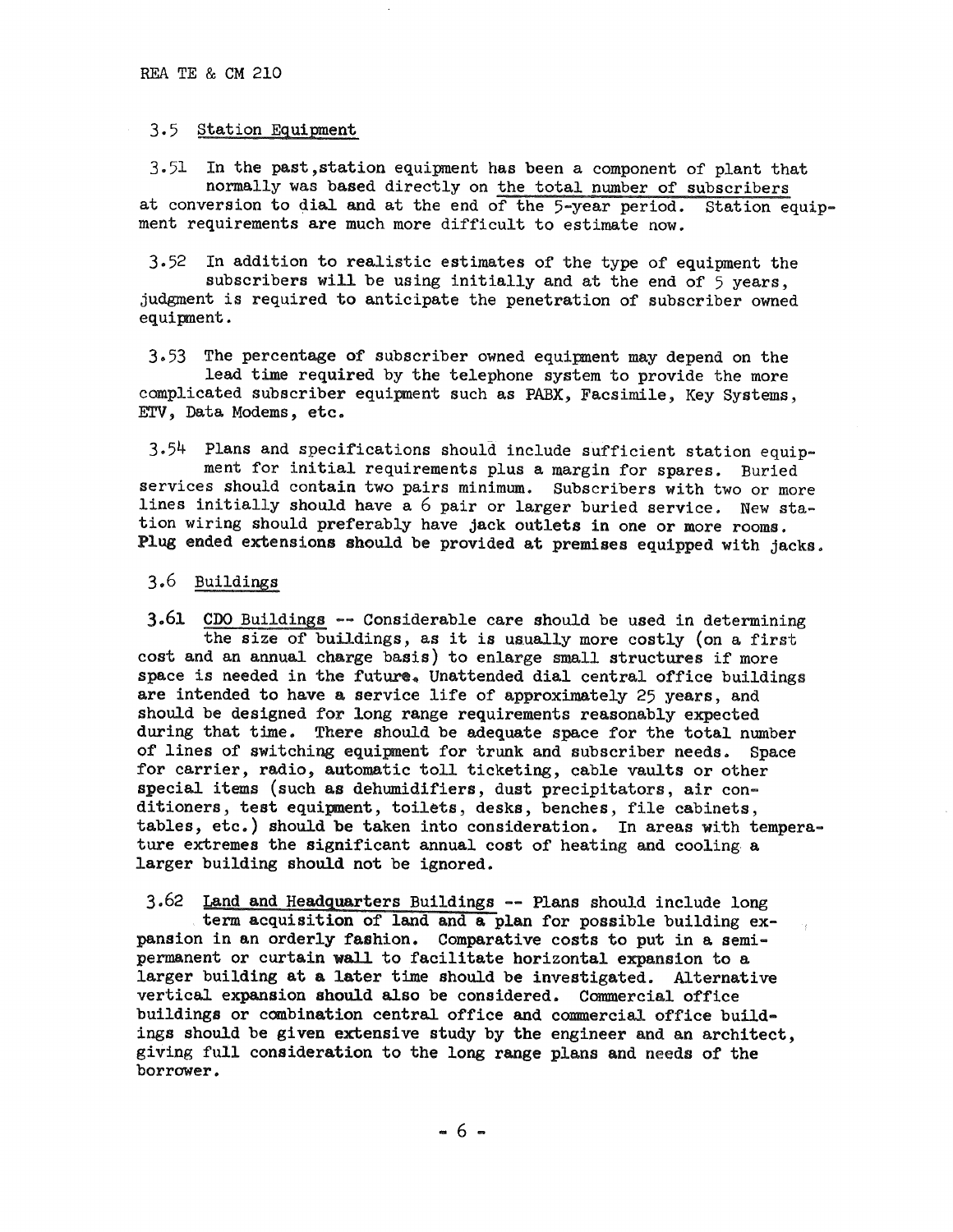# 4. EFFECT OF SUBSCRIBER SURVEY REVISIONS ON PLANS AND SPECIFICATION

4.1 Prestaking Subscriber Survey -- When complete ACS maps have not

**been** prepared in the preloan stage, it will be necessary to do so prior to staking. In any event it is desirable to survey (in person or by mail) unserved establishments for further subscriber sign up so that the forecast can be confirmed or updated, existing maps can be updated, or new maps can be prepared.

4.2 At the time plans and specifications are to be prepared, establishments rated as potentials for a particular type of service in the preloan period may have become signed subscribers. "Future" establishments may no longer be bona fide potentials. Thus it is to be expected that subscriber information will be changing as the project progresses through its various stages. The proportion of existing subscribers and held orders to the total establishments will fluctuate. Between the loan proposal (SLP or ACD) and plans and specifications stage, continued activity will result in more accurate information on the immediate demand for telephone service in the area. This fact, in conjunction with the shorter engineering periods applying to the plans and specifications stage for some components of plant (central office lines, carrier, station installations, etc.) indicates that more precise initial estimates can be made in the plans and specifications than in the preloan planning stage.

5. ALTERNATIVE OUTSIDE PLANT CRITERIA, CIRCUIT-BY-CIRCUIT DESIGN

5.1 The circuit-by-circuit design method described below (station carrier is used in lieu of cable pairs when economical) is no longer recommended but may still have application in exchanges where a feasible four-party design cannot be developed using the 1974 recommendations of paragraph 2.

5.2 To use the circuit-by-circuit method of design, existing sub-

scribers and 5-year potential subscribers are assigned to loops taking into consideration (1) class of service, (2) inductive loading points, (3) bridge taps, (4) outer end section limitation, (5) station or PCM subscriber carrier, (6) remote electronic switching units, (7) plant flexibility, and (9) spare cable pairs for maintenance and unanticipated demand.

5.3 The circuit-by-circuit design procedure uses the existing and future establishment distribution shown on the detail maps developed as part of the Area Coverage Survey and existing and potential subscriber sign-up information. It converts subscriber data (location and grade of service) into subscriber loop requirements and facilitates low initial cost loop design through maximum utilization and assignment of the circuits provided. It provides little flexibility for subscriber growth and upgrading, not anticipated within 5 years of the preparation of the ACS.

5.4 The number of subscriber circuits is determined by using the designated number of subscribers per line based on the class of service, with at least 10% spare circuits being provided in addition.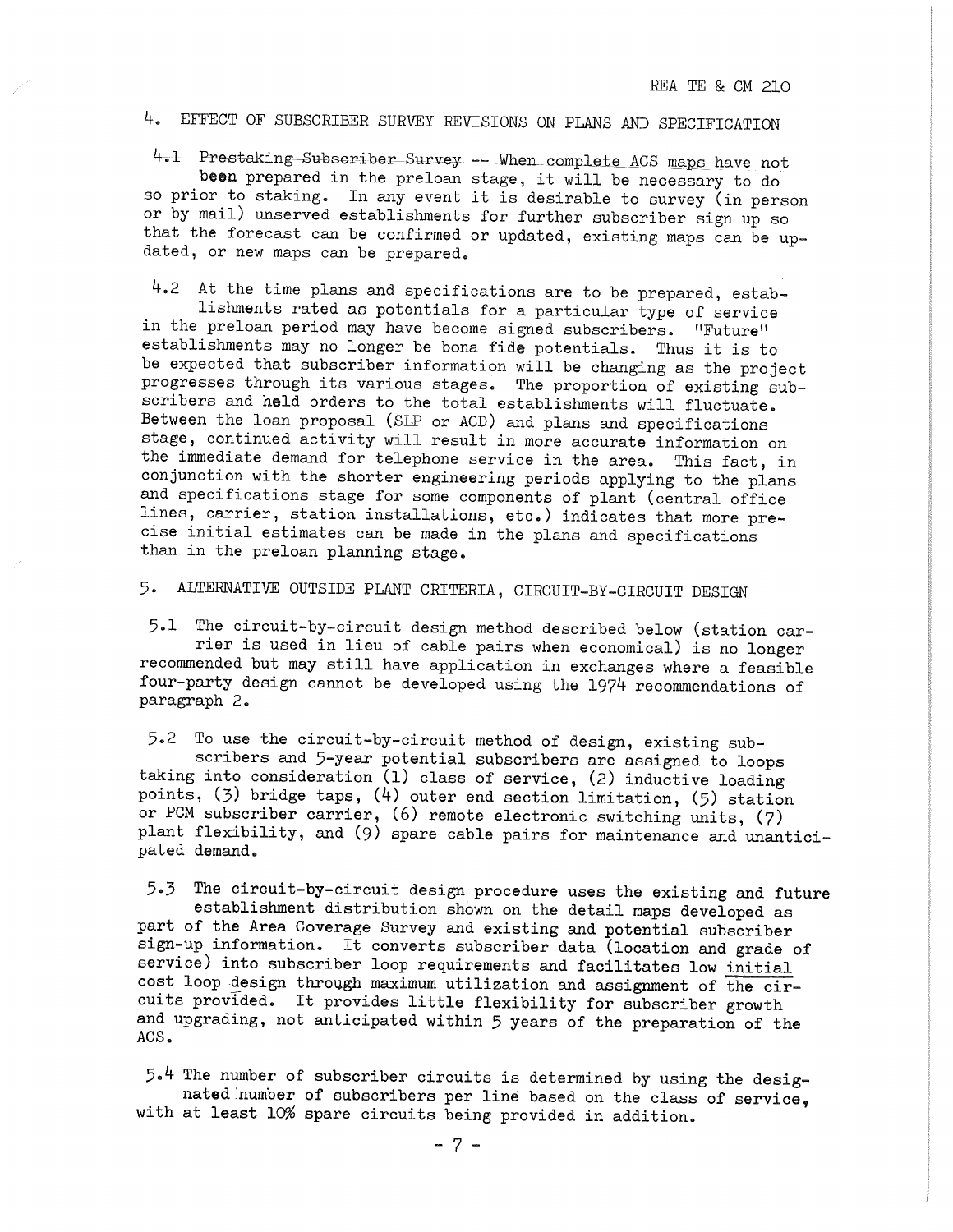```
TABLE I
```
GENERAL GUIDE FOR THE PROVISION OF COMPONENTS OF TELEPHONE PLANT

- A. Plant Components to be Provided to Reach Capacity in Approximately 5 Years
	- 1. Approximately Same Quantities in SLP (or ACD and Plans and Specifications)

Outside Plant: Buried, Aerial, and Underground Cable - Large Size Above Ground Load Coils Buried Load Coils (Easy to reinforce) Central Office Equipment: Switching Equipment, Interoffice Trunks Common Usage Equipment (ANI, CMO, Pushbutton Dialing, Call Waiting, Abbreviated Dialing, Conference Calling, etc.) Voice Frequency Repeaters, Loop Extenders, etc.

2. Plant Components Frequently Having Reduced Quantities in Plans and Specifications From Those Shown in SLP (or ACD)

> Outside Plant: Ready Access Enclosures Other Facilities for "Futures" and "Potentials" Central Office Equipment: Radio Multiplex, Trunk and Subscriber Carrier (including carrier repeaters) Station Equipment: Telephone Sets, Inside Wiring, Protectors, Drops or Services, Facsimile, Data Sets, Key Systems, Mobile Radio Units, **PABX,** etc.

- B. Plant Components to be Provided Which Do Not Reach Capacity in 5 Years
	- 1. Approximately Same Quantities in SLP (or ACD) and Plans and Specifications

Outside Plant: Pole Line (Poles, Strand, Guys, Anchors, Passive RF Repeaters, Antennas, Towers, etc.) Conduit and Manholes Buried Plant Housings Buried and Aerial Wire Carrier Repeater and Station Carrier Housings Buried, Aerial, and Underground Cable - Small Size Buried Load Coils (Difficult to Reinforce) Central Office Equipment: Batteries, Chargers, Engine Generators, Ringing Generators Microwave Transmitters and Receivers, Mobile Radio Base Station Equipment, Estimate of "ultimate" Switchboard Size Station Equipment: Buried Services, Inside Wiring, Channel Capacity of Mobile Units Land and Buildings: CDO, Headquarters, Warehouse, Garage, and Microwave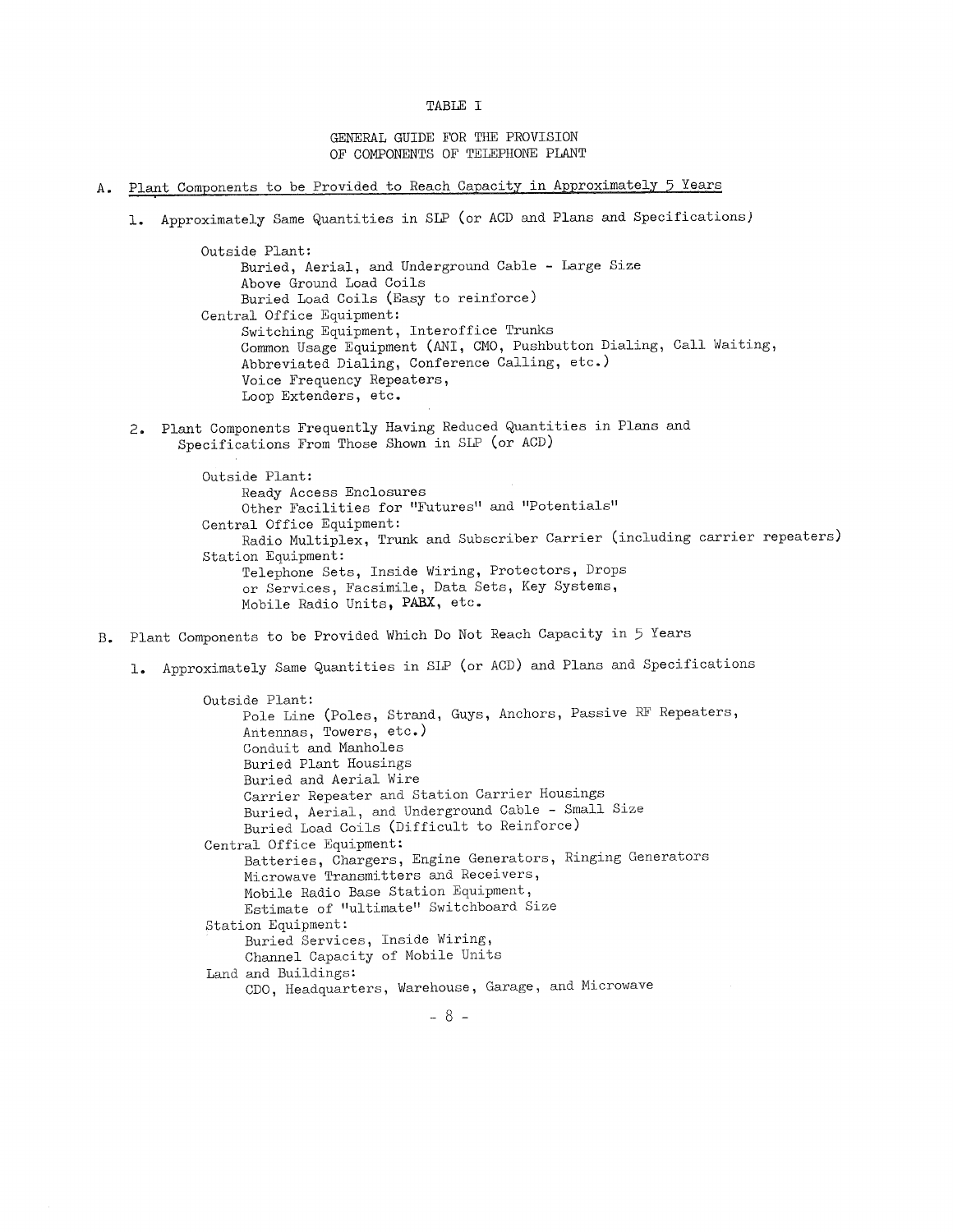#### TABLE II

#### Outside Plant Facility Size Selection (For Areas With Growing Telecommunication Requirements)

Minimum Recommended

| Five-Year *<br>Subscriber Estimate | Minimum Recommended Size<br>for<br>Single Physical Facility                | Cable Size When<br>Some Circuits are<br>Derived by Carrier ##                                                              |
|------------------------------------|----------------------------------------------------------------------------|----------------------------------------------------------------------------------------------------------------------------|
| 1                                  | $2 - 22$                                                                   | 2                                                                                                                          |
| $\overline{c}$                     | $6-24$ , 2-22, or 2-19 **                                                  | $\overline{c}$                                                                                                             |
| $3 - 4$                            | $6-24$ , 22, or 19                                                         | 2                                                                                                                          |
| $5 - 10$                           | 12-24, 22 or 19                                                            | 6                                                                                                                          |
| $11 - 15$                          | $18-24$ , 22 or 19                                                         | 6                                                                                                                          |
| $16 - 20$                          | 25-24, 22 or 19                                                            | 12                                                                                                                         |
| $21 - 30$                          | 50-24, 37-22 or 19                                                         | 12                                                                                                                         |
| 31-40                              | $50-24$ , 22, or 19                                                        | $\dot{2}5$                                                                                                                 |
| 41–60                              | $75-24$ , 22, or 19 ***                                                    | 25                                                                                                                         |
| $61 - 80$                          | $100-24$ , 22, or 19 ***                                                   | 25                                                                                                                         |
| 81 or More                         | Select size so as not to<br>exceed 80 percent fill<br>within 5 years. $\#$ | Select Cable so that<br>it is not more than<br>50 percent saturated<br>in 5 years, with the<br>carrier system<br>selected. |

\* It is recommended that 5-year **circuit** requirements not be the criteria for cable sizing. See paragraph 2.5 for discussion. Where feasibility is a problem, the concept of eventual one-party service in every rural home may be achieved by assuming carrier expansion beyond the fifth year.

\*\* In new construction, 19 gauge (50-mile physical capability) is generally not economical for physical circui since it is not required less than 20 to 25 miles from the central office. Twenty-two gauge (25-mile physical capability) *is* generally not economical for physical circuits, since it is not required less than 10 miles from the central office. In severe lightning areas, 26 gauge cable in less than 100-pair size is not recommended.

\*\*\* For 41 circuit requirements and more, carrier plus a smaller 19 gauge or 22 gauge cable (or dual fine and coarse gauge cables) generally are more economical than a single coarse gauge cable.

*##*  Permits an eventual two circuits per 5-year subscriber with 6 channel carrier systems on all pairs. When good existing plant can be used economically as a carrier vehicle and no new paralleling cable is necessary, these minimum cable sizes should not control.

### Use 80 percent fill unless reinforcements will be considerably more costly than the initial installation. In USE 80 percent fill under the initial more considerably more considerably more considerably than the initial such an example.

In new construction, it is recommended that the slate pair (1) be retained as a spare, (2) not be loaded, and (3) be made continuous to the main distributing frame. It is then available for carrier reinforcement. Even with as<br>few as four-cerrier channels promove unit is then available for carrier reinforcement. Even with as few as four-carrier channels per pair, circuit capacity of loaded cables con be doubled as a result.

Do not overlook existing and future trunk circuit requirements including spare span lines and interrogation circuits when sizing cables.